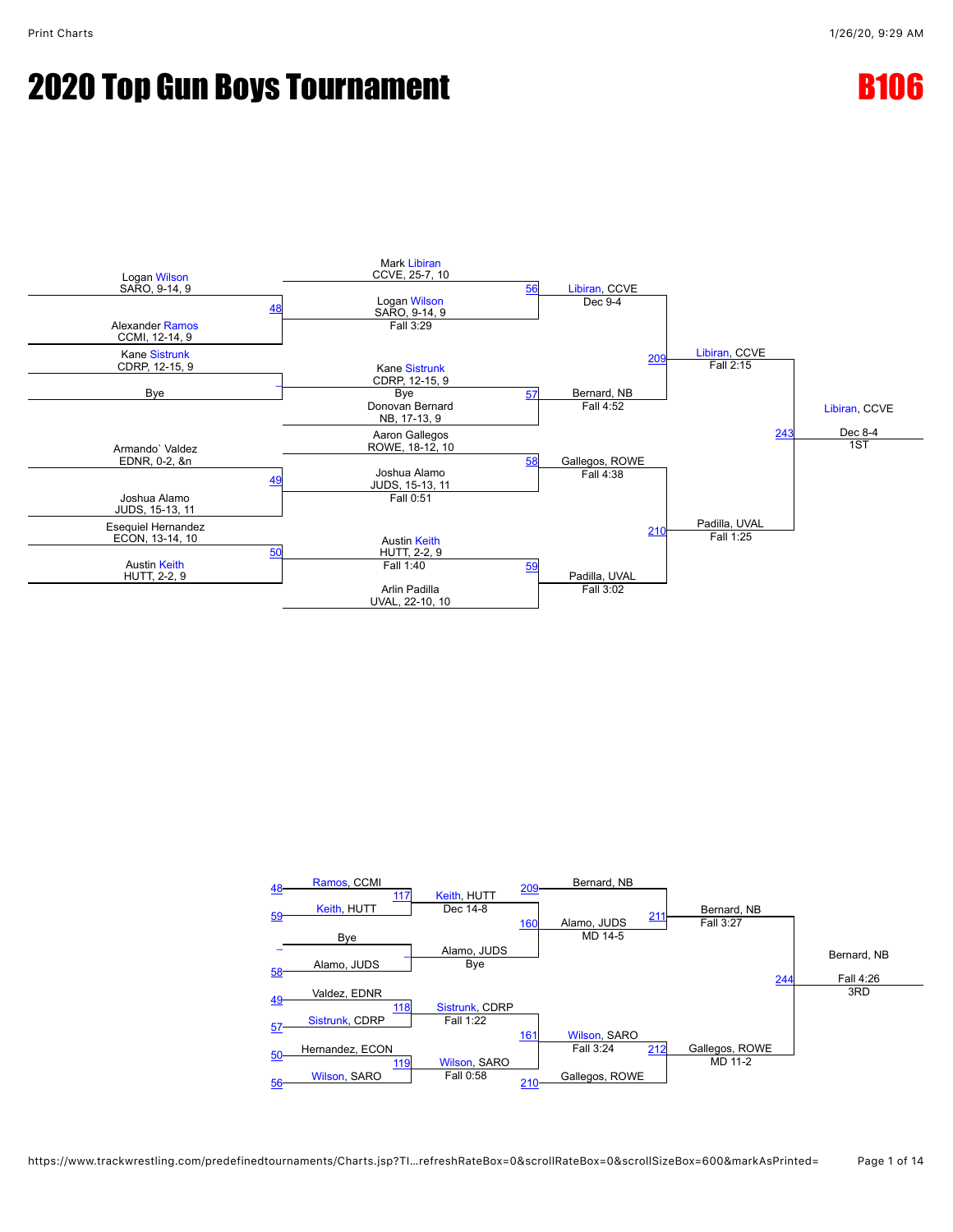# **2020 Top Gun Boys Tournament**  $\frac{211}{211}$  $\frac{211}{211}$  $\frac{211}{211}$



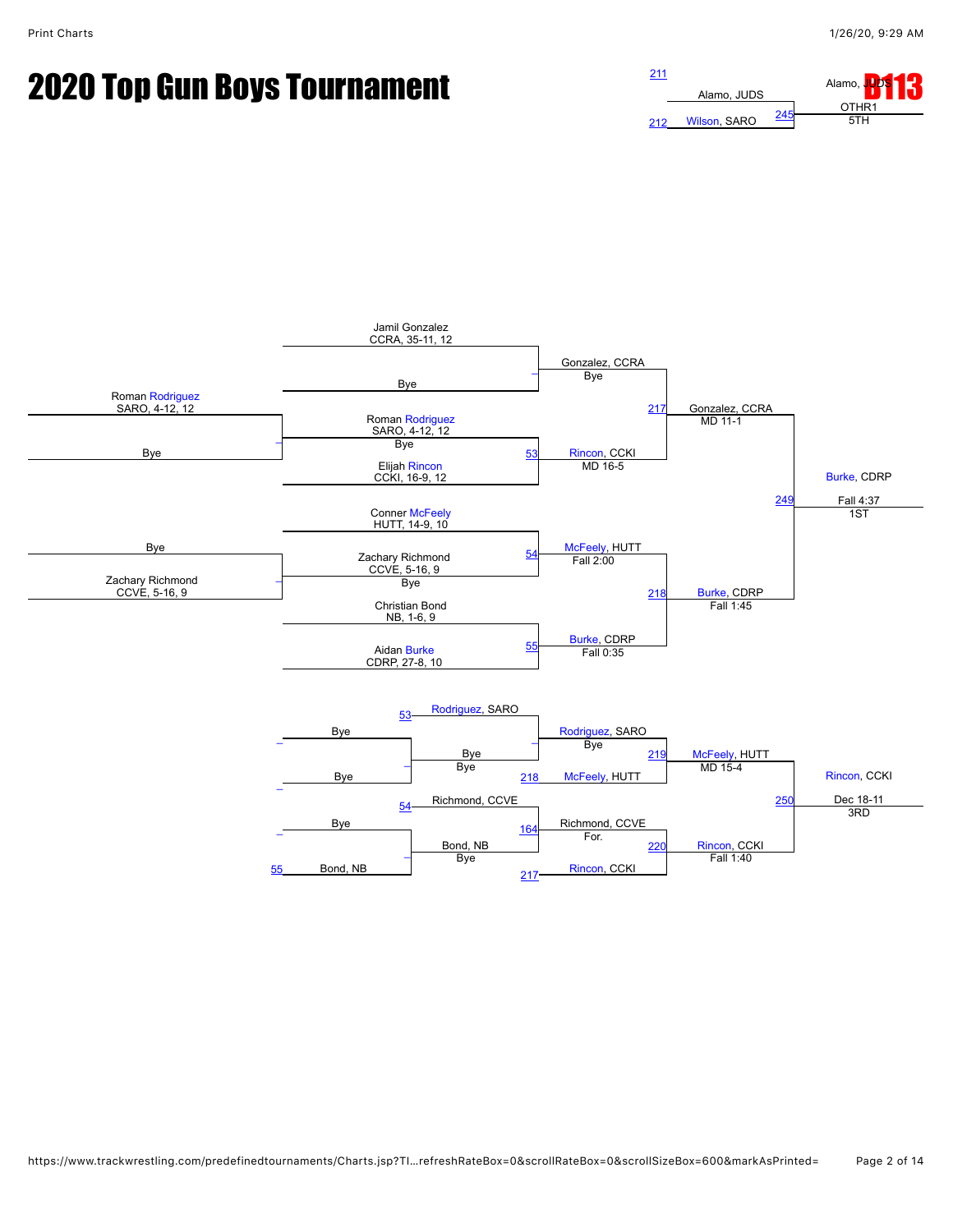### **2020 Top Gun Boys Tournament B12020 Top Gun Boys Tournament**

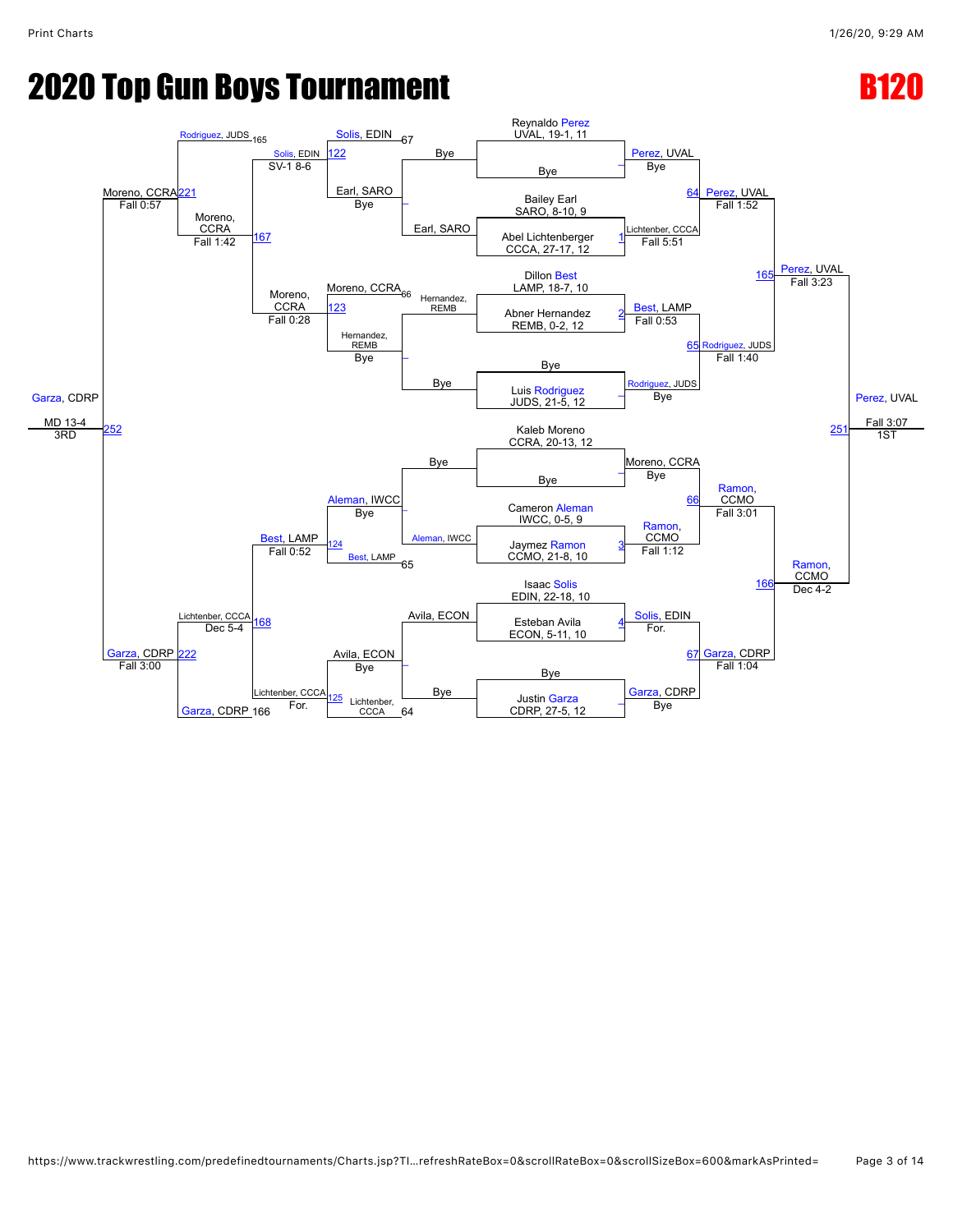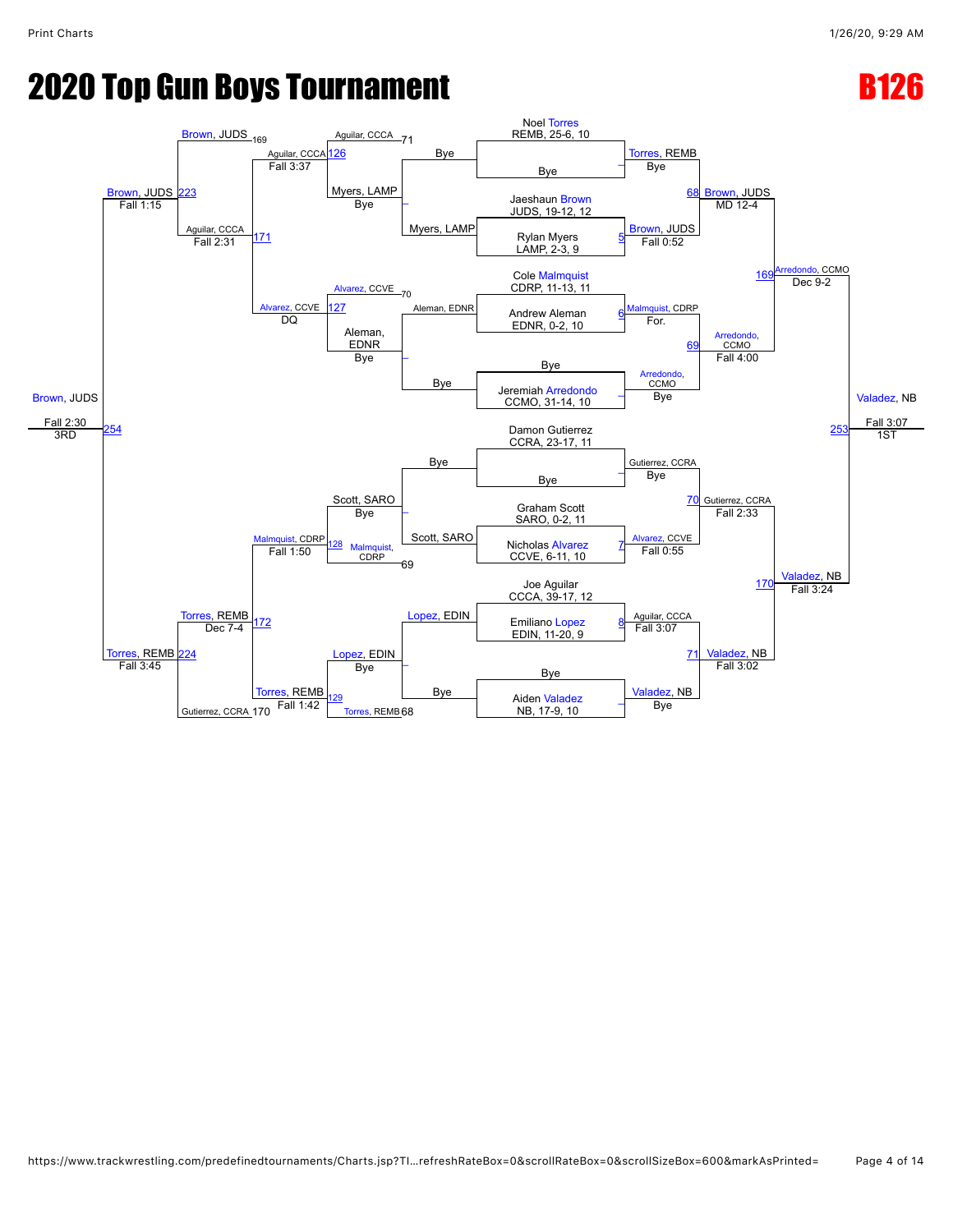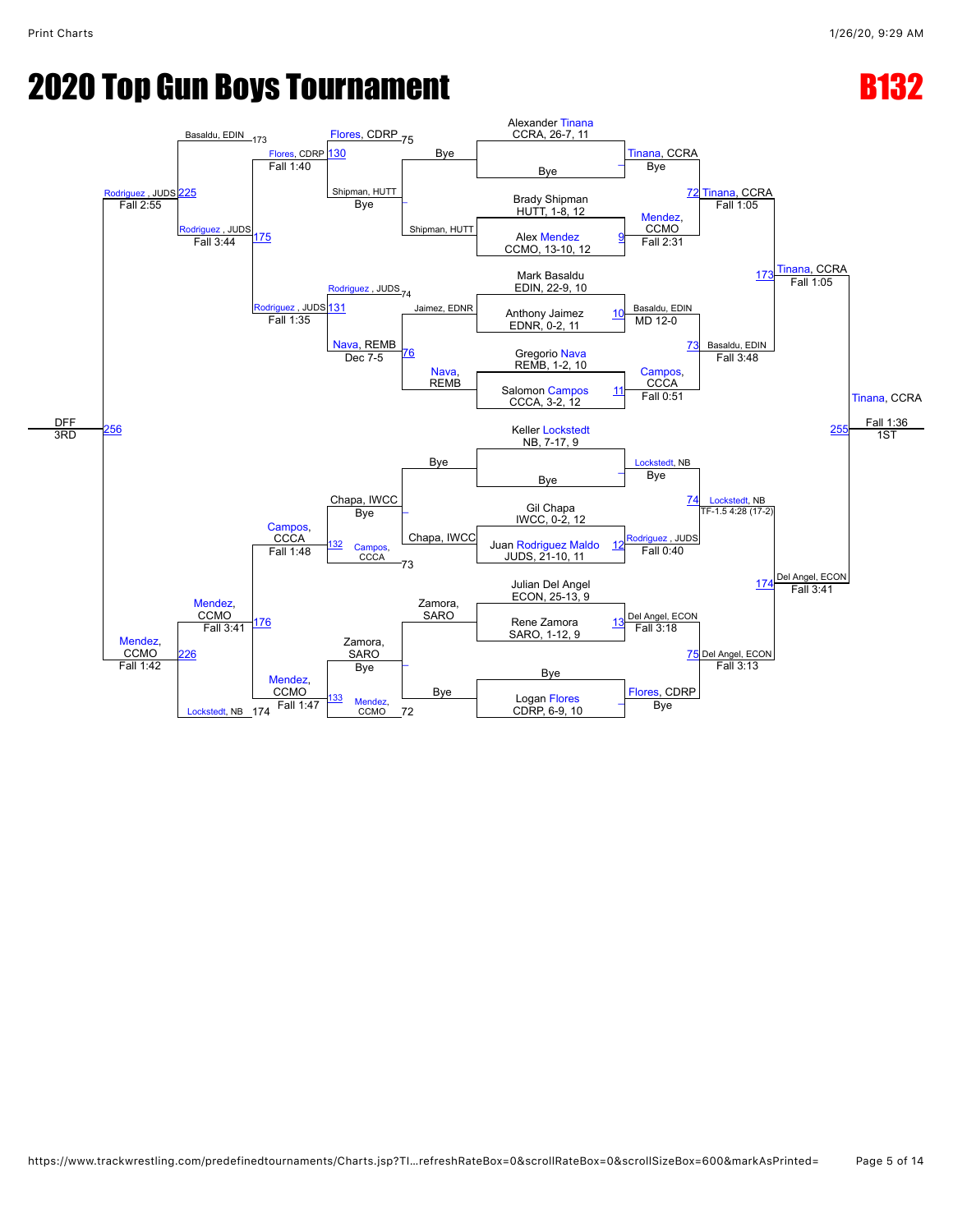### **2020 Top Gun Boys Tournament B138 RMS**

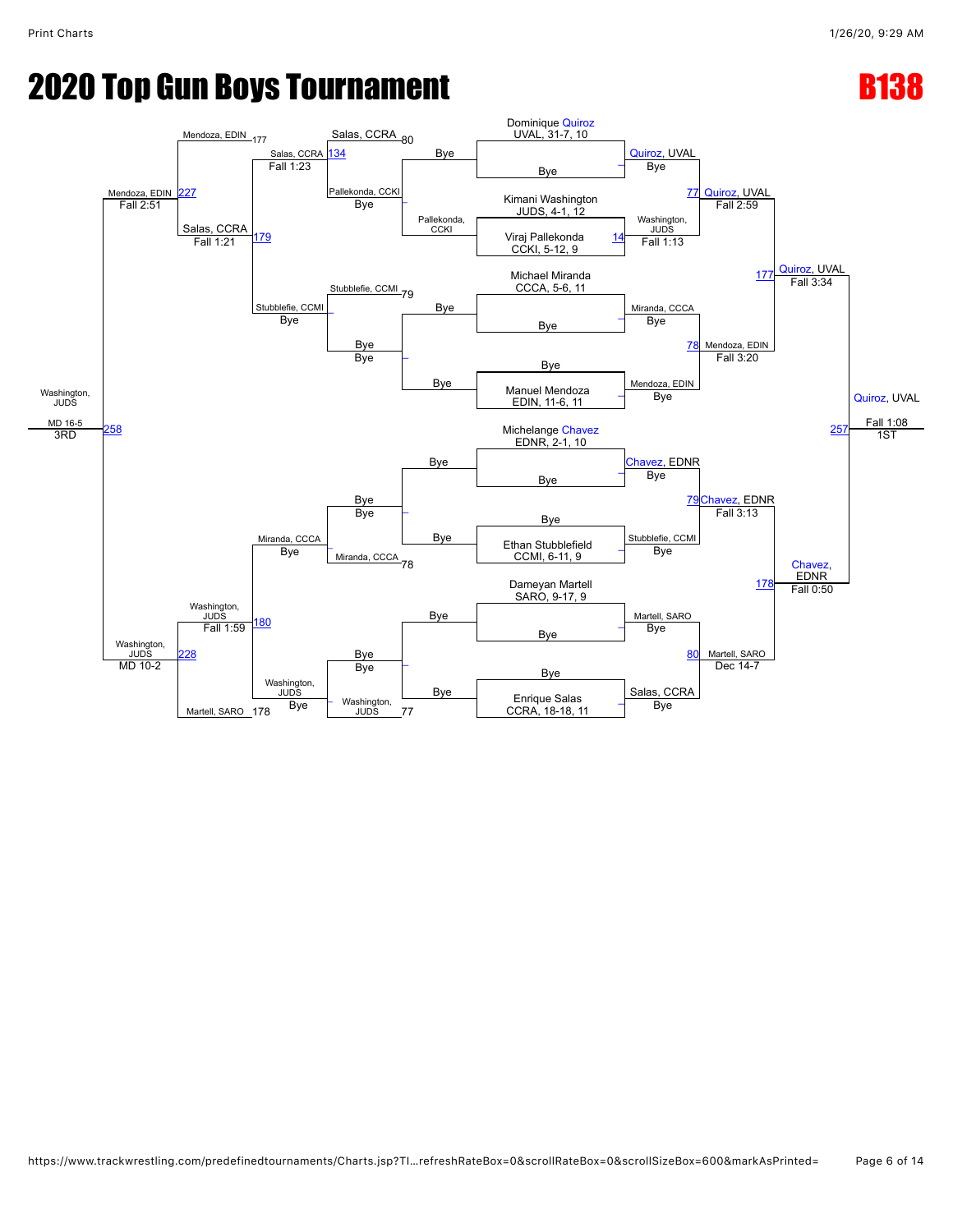# **2020 Top Gun Boys Tournament B145 Example B145**

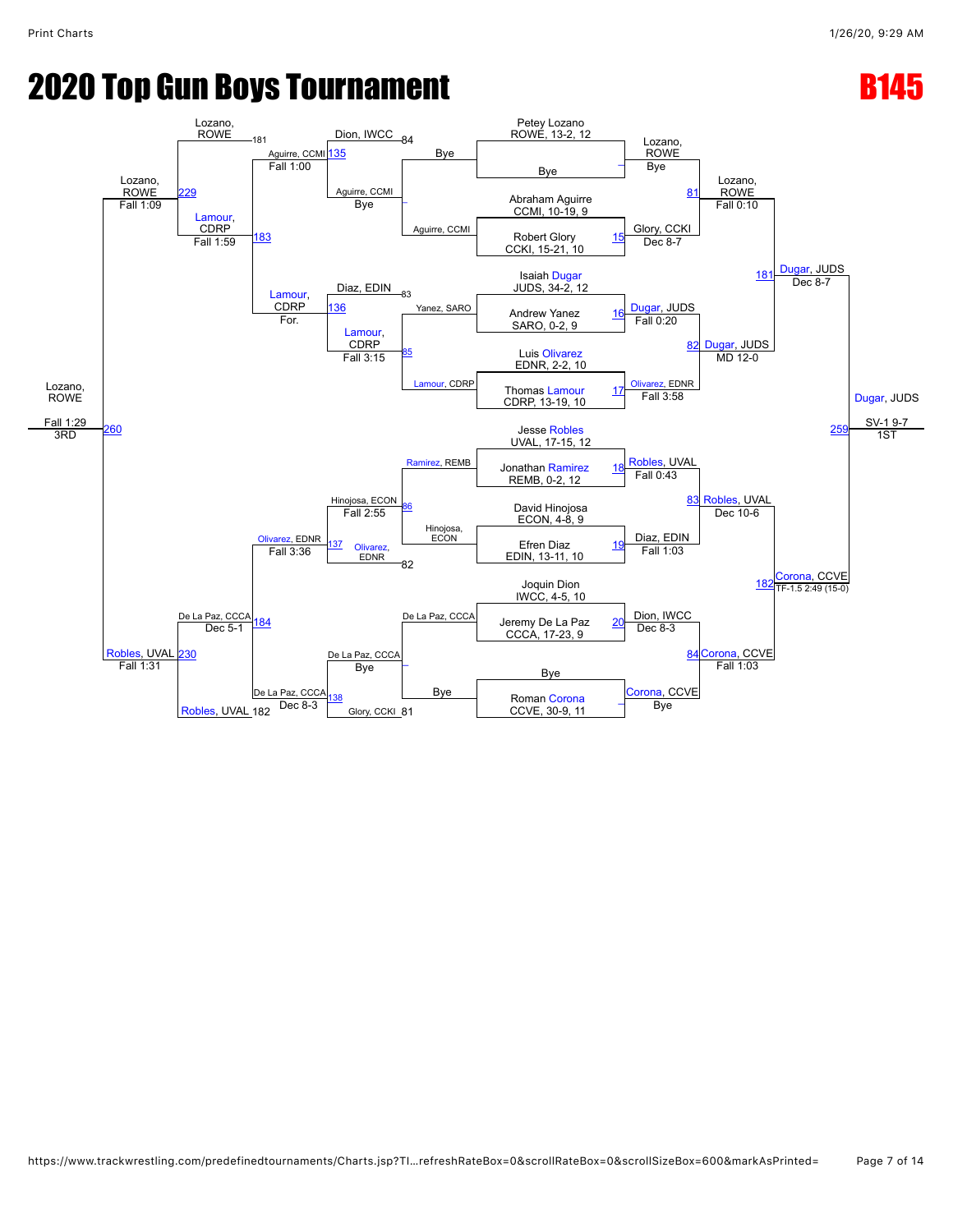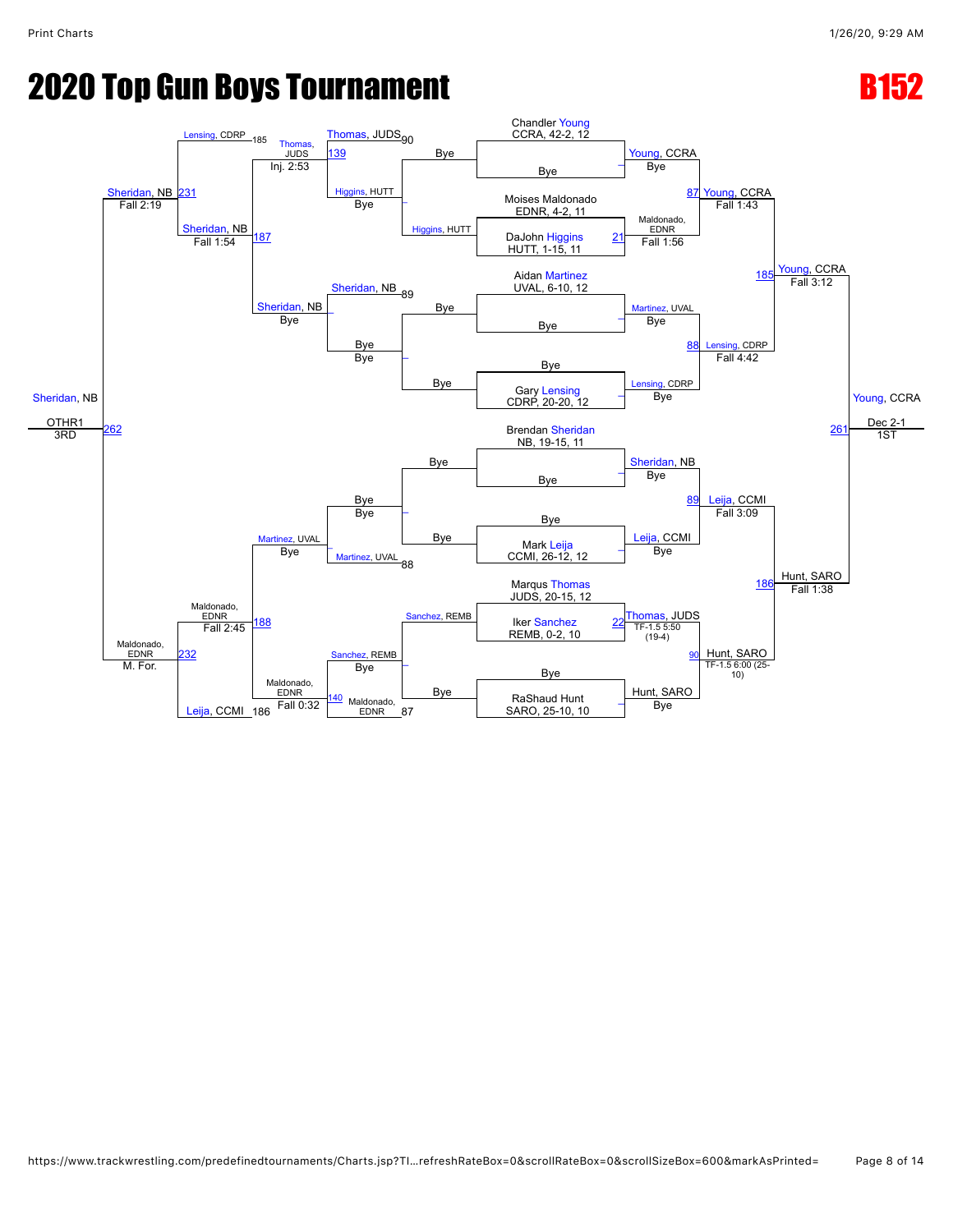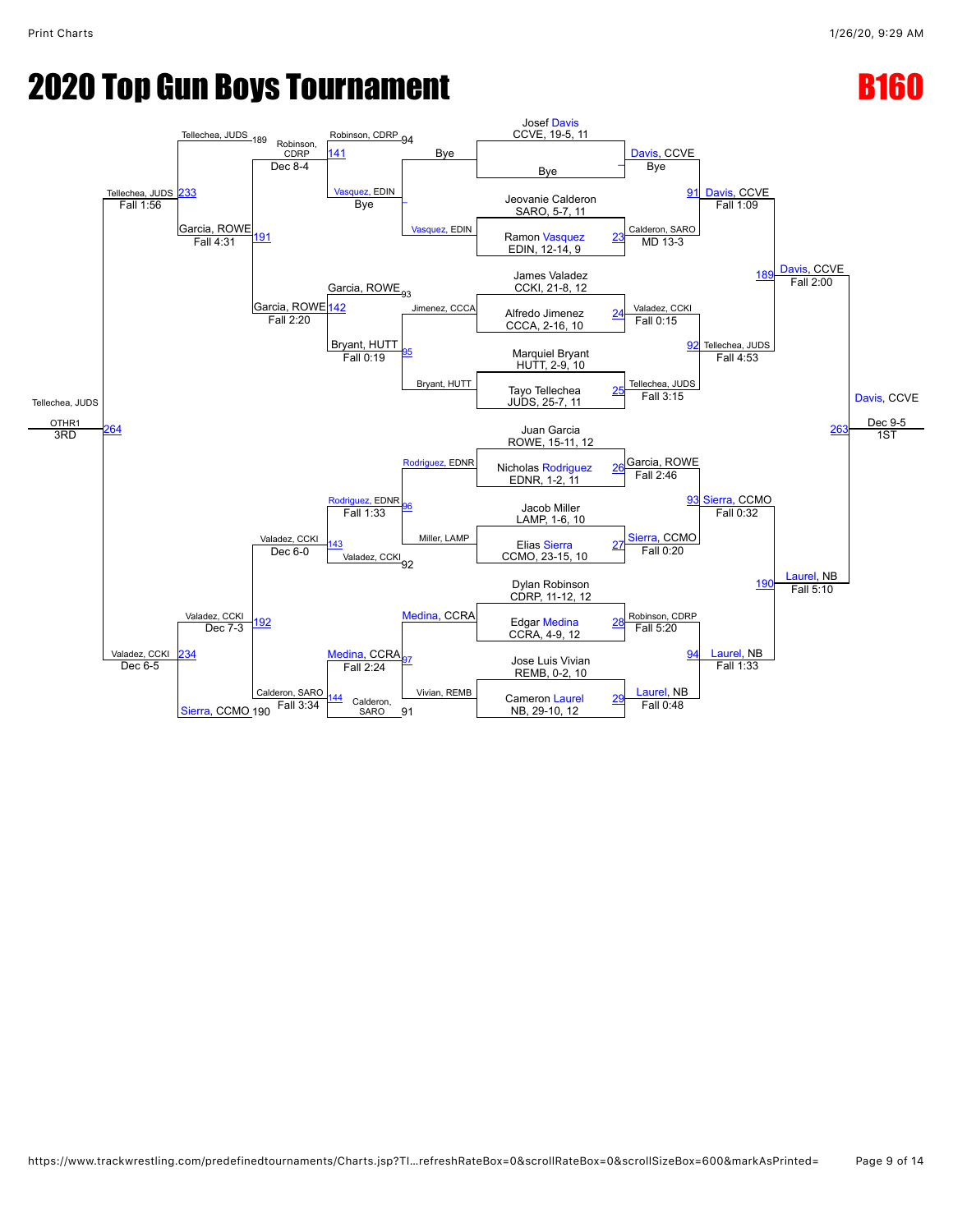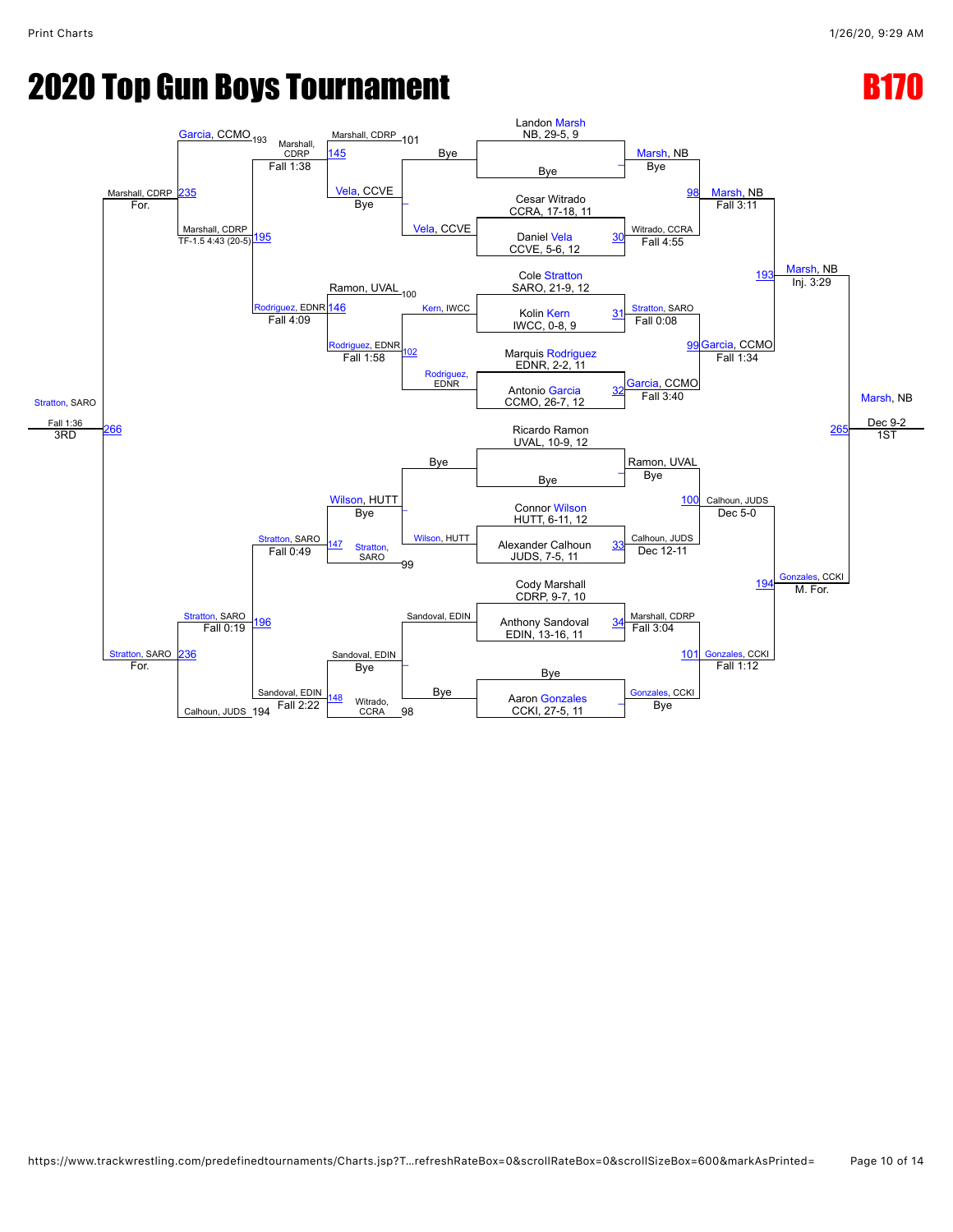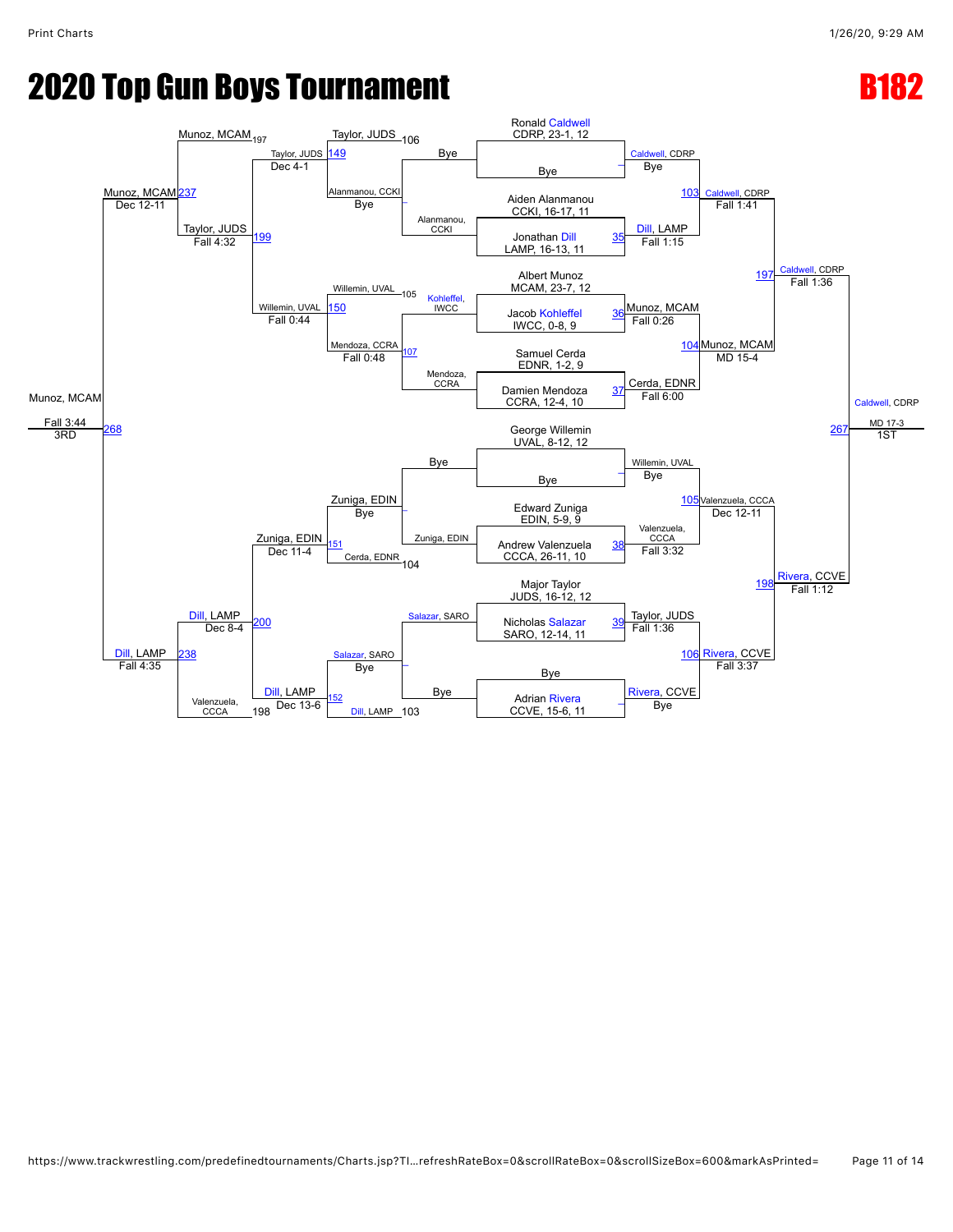### **2020 Top Gun Boys Tournament B195 CONTROLLER B195**

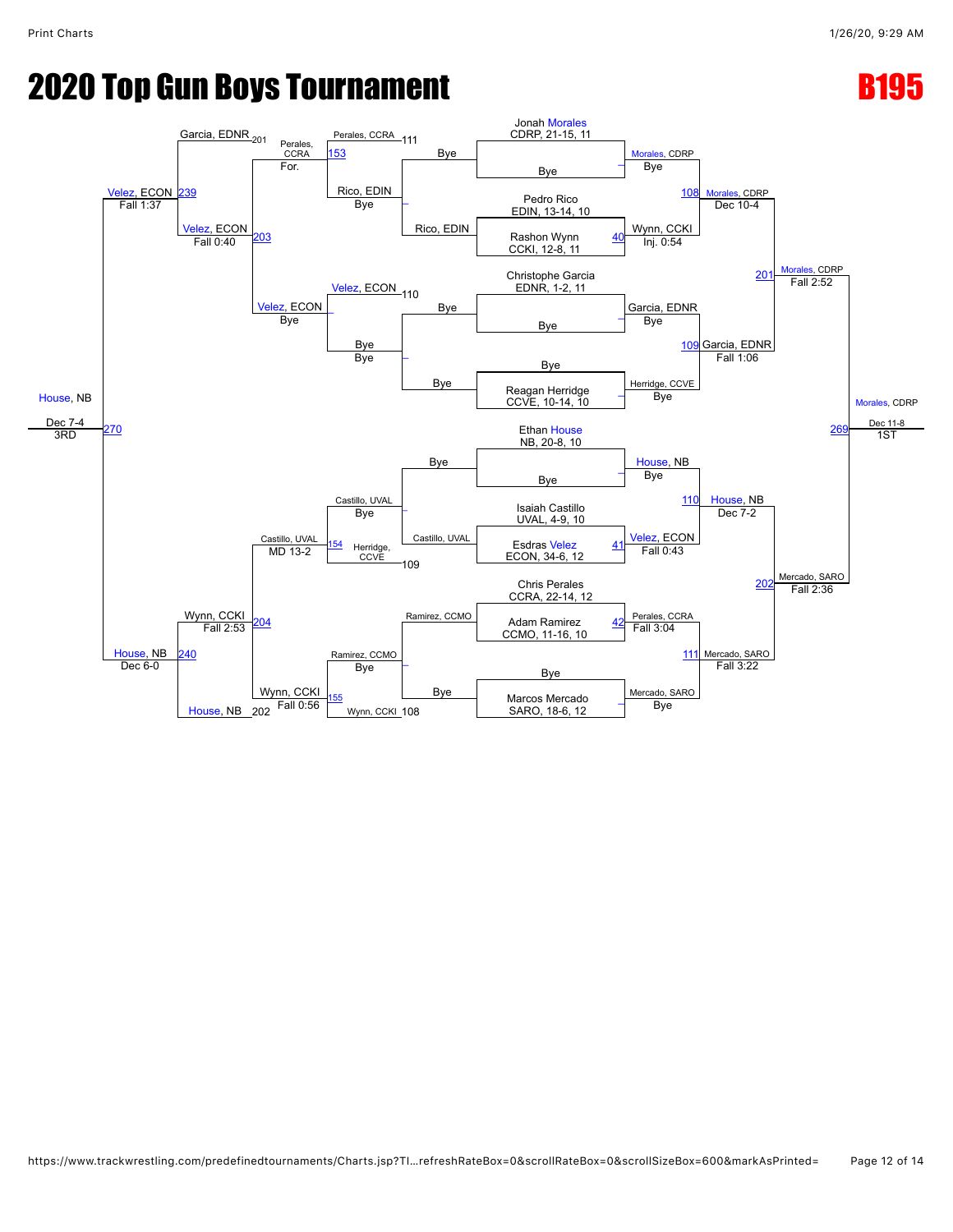